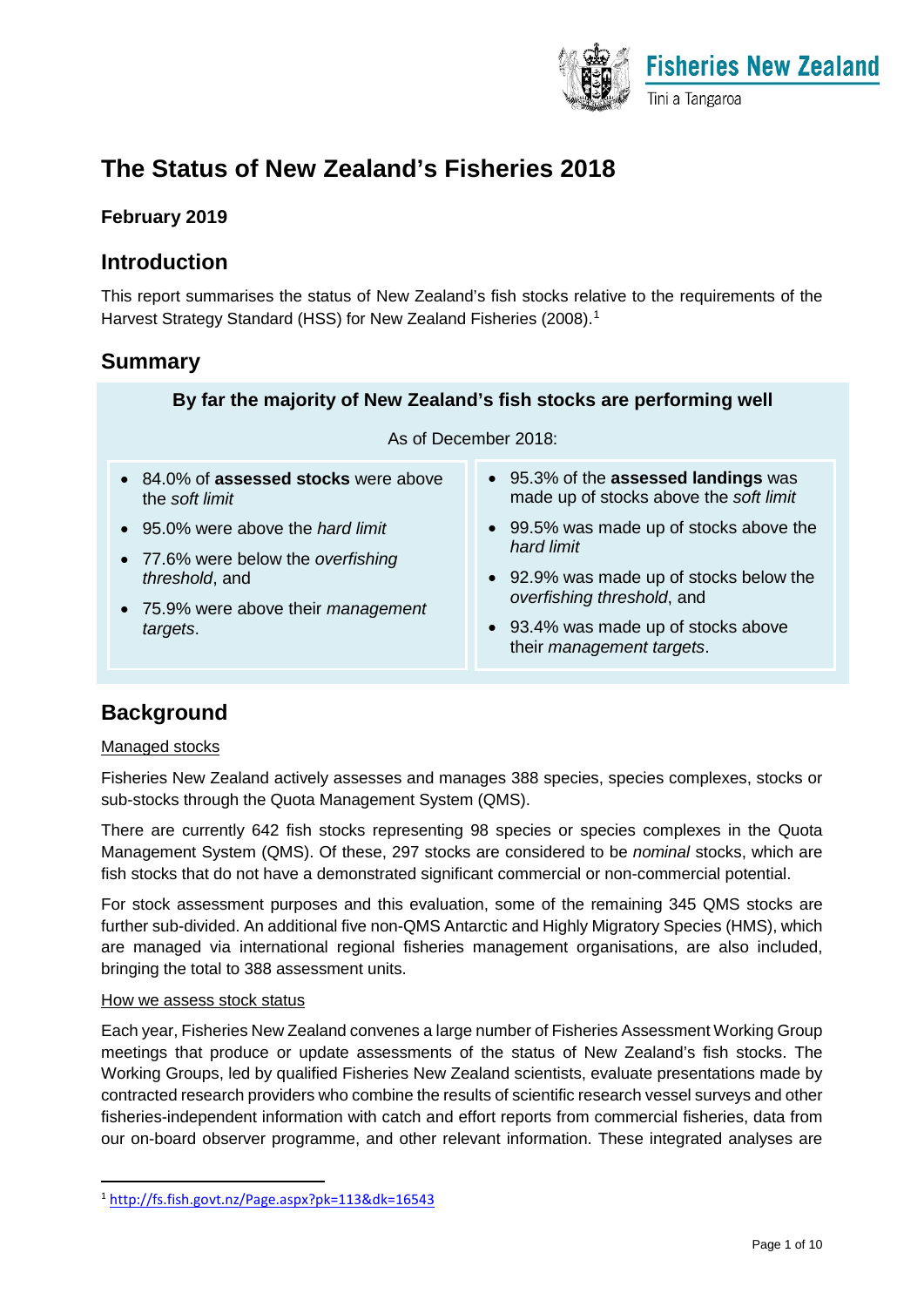summarised in two annual Fisheries Assessment Plenary Reports, currently published in a 2,000+ page document comprising four volumes, available on-line. Fisheries managers subsequently respond to these assessments with TACC increases if warranted, or corrective management actions if needed.

### Performance measures

 $\overline{a}$ 

The HSS<sup>[2](#page-1-0)</sup> specifies four performance measures that are used to evaluate the status of New Zealand's fish stocks and fisheries.

- the *soft limit* a biomass<sup>[3](#page-1-1)</sup> level below which a stock is deemed to be "overfished" or depleted and needs to be actively rebuilt;
- the *hard limit* a biomass level below which a stock is deemed to be "collapsed", and fishery closures should be considered in order to rebuild a stock at the fastest possible rate;
- the *overfishing threshold* a rate of extraction (percentage of a stock removed each year) that should not be exceeded as it will ultimately lead to stock biomass declining below *management targets* and/or biomass limits, if this hasn't already happened; and
- the *management target* usually a biomass level,<sup>[4](#page-1-2)</sup> but sometimes a fishing mortality rate,<sup>[5](#page-1-3)</sup> that stocks are expected to fluctuate around, with at least a 50% probability of achieving the target.

Note the difference between overfished and *overfishing*, which are two different but related concepts: overfished is a state (the stock is below the *soft limit*; i.e. depleted), whereas *overfishing* is an action (fishers are taking a higher than optimal proportion of the stock each year).

Evaluations relative to the *soft limit*, the *hard limit* and the *overfishing threshold* have been undertaken since 2009, while those relative to the *management target* have been conducted since 2008.

### Performance measures and corrective management actions

*Management targets* provide guidance on how well stocks are being managed. For well-managed fisheries, at any given point in time, approximately half of stocks can be expected to be above their *management targets* and half to be below. This is because fish stocks are expected to fluctuate around their *management targets* with at least a 50% probability of achieving the *target*. A stock that is simply below its

Fish stocks are expected to fluctuate around their *management targets* ... this means that at any given point in time approximately 50% of stocks should be above their *management targets* and 50% below (but not too far below).

*management target* does not mean it is overfished or in danger of extinction. However, stocks that are below *management targets* should not be near or below biomass limits.

Stocks that are in greater need of corrective management action are those that are below the biomass limits (i.e., *soft* and *hard limits*), or where *overfishing* is occurring. Fisheries New Zealand gives the highest priority to *soft limits* and *hard limits* when making management decisions.

Adjusting the Total Allowable Catch (TAC) or the Total Allowable Commercial Catch (TACC) is the most common corrective management action used by Fisheries New Zealand. When a fish stock is

<span id="page-1-0"></span> $2$  The HSS aligns with the Fisheries Act 1996, which alongside various Fisheries Plans guide the management of our fish stocks.

<span id="page-1-1"></span> $3$  The biomass of a fish stock is the total weight, in kilograms or tonnes, of a particular species of fish in a defined geographic area.

<span id="page-1-2"></span><sup>4</sup> Biomass targets are usually related to, or higher than, the biomass associated with the maximum sustainable yield (*BMSY*).

<span id="page-1-3"></span><sup>5</sup> A fishing mortality target is usually the fishing mortality (rate of extraction) associated with maximum sustainable yield ( $F$ <sub>MSY</sub>) or a related reference point.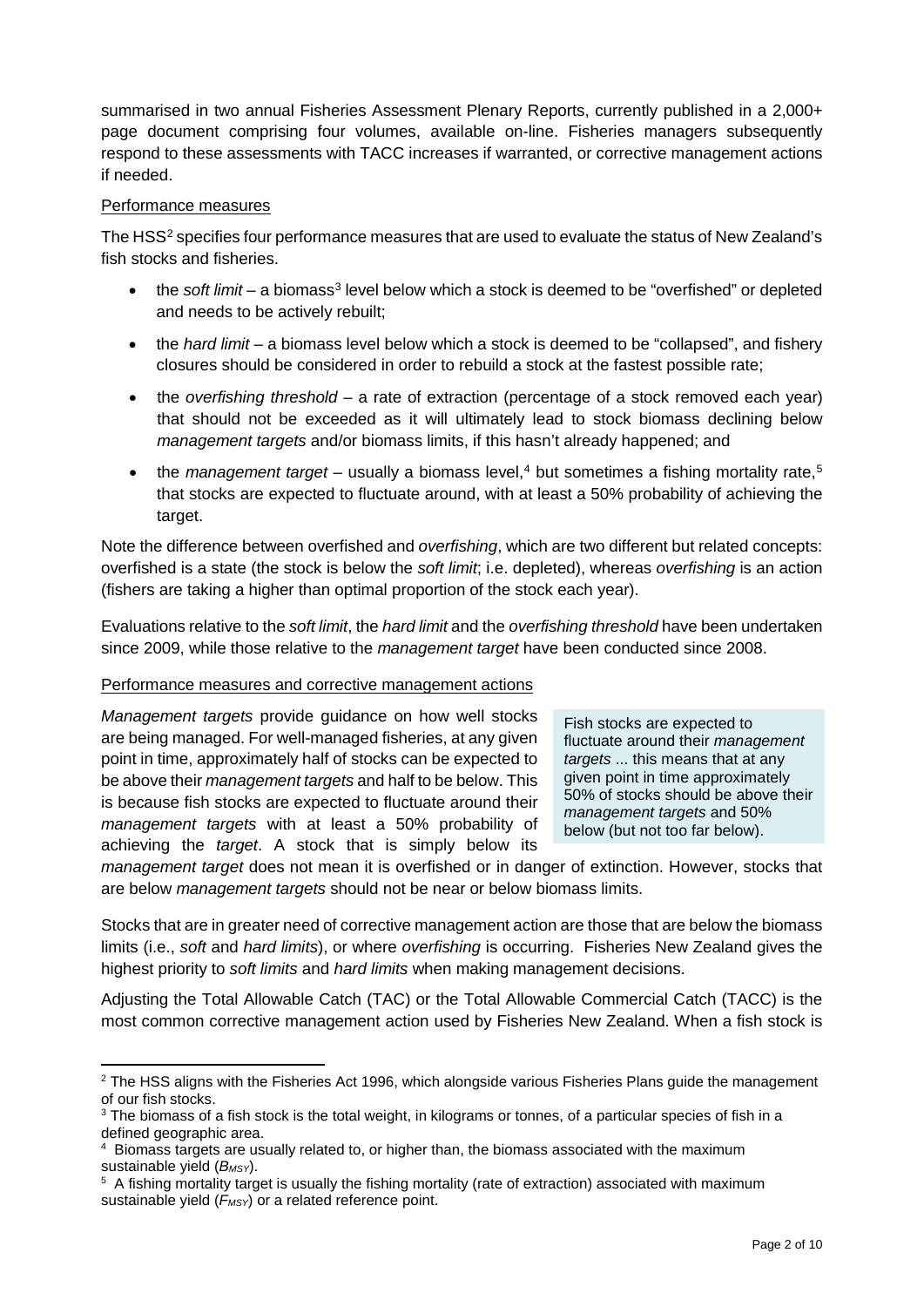sufficiently high performing, a TAC or TACC may increase. On the other hand, when a fish stock is not meeting its performance measures, a reduction in TAC or TACC can be used to mitigate sustainability risks.

**Figure 1** shows the relationship between the *management target* and the biomass limits (i.e., *soft* and *hard limits*) for a stock that is fished perfectly at an optimal constant rate that tracks fluctuations in stock size (i.e., no *overfishing* occurring).



**Figure 1. The relationship between the** *management target* **and the** *soft* **and** *hard limits* **for a stock that is fished perfectly at an optimal constant rate that tracks fluctuations in stock size.**

### **2018 evaluations**

#### Analysis

New results for 2018 and recent trends for each of the four performance measures were compiled in terms of six variables:

- i) the number of fish stocks falling above and below each of the four performance measures, in terms of raw numbers;
- ii) the number of fish stocks falling above and below each of the four performance measures, as a percentage of the total number of fish stocks;
- iii) the weight of landings of the fish stocks falling above and below each of the four performance measures, in terms of total tonnes;
- iv) the weight of landings of the fish stocks falling above and below each of the four performance measures, as a percentage of the total tonnes;
- v) the value of landings (port price in \$ per kg multiplied by total kg caught) of the fish stocks falling above and below each of the four performance measures in terms of total dollars; and
- vi) the dollar value of landings (port price in \$ per kg multiplied by total kg caught) of the fish stocks falling above and below each of the four performance measures, as a percentage of their total dollar value.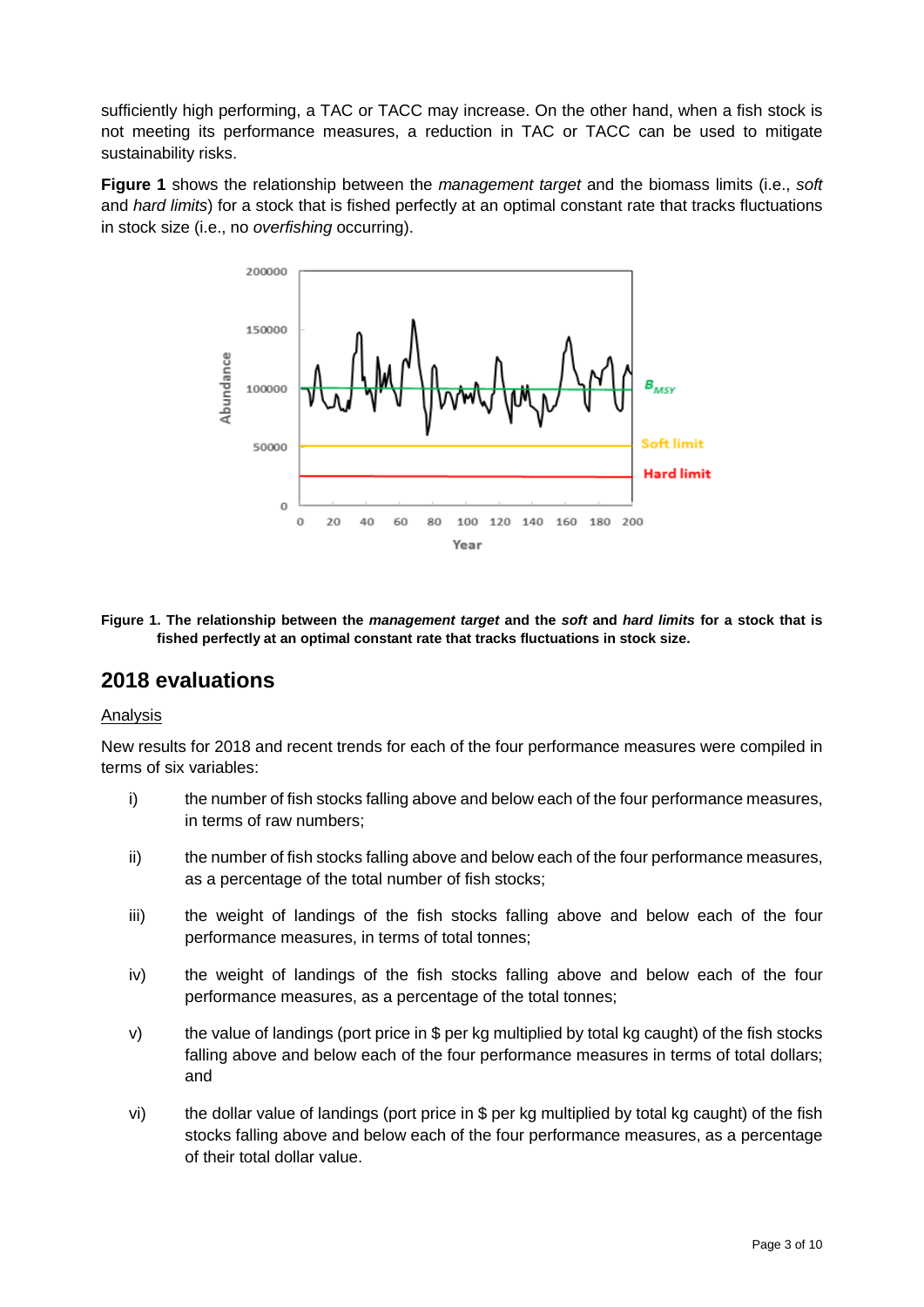The resulting graphs are set out in **Figures 2, 3 and 4** in Attachment 1. Fish stocks were evaluated against each of the performance measures and categorised and colour coded according to their stock status. This is set out in Table 1 below.

| <b>Colour code</b> | <b>Status</b>                            | <b>Management action</b>       |
|--------------------|------------------------------------------|--------------------------------|
| Green              | Meets or exceeds performance<br>measures | Continue to monitor            |
| Yellow             | Below <i>management</i> target           | Continue to monitor            |
| Stippled orange    | Above overfishing threshold              | Reduce fishing rate            |
| Orange             | Below soft limit                         | Develop formal rebuilding plan |
| Red                | Below hard limit                         | Consider closure               |

When summarising overall stock status in terms of the actual numbers (or percentages) of stocks, a large number of small fish stocks are expected to have a disproportionate influence on the overall result. For this reason, it is probably more appropriate to consider stock status in terms of the contribution to the landings (or value of the landings). However, in the latter instances, a single stock with very high landings (or value) can be highly influential. For example, the large reduction from 2008 to 2009 in the percentage of landings made up of stocks below the *management target* is the result of the abundance of the western hoki stock increasing from below to above the *management target* (Figure 3, bottom right).

### **Results**

The number of assessed stocks relative to the four performance measures varies because, for example, while it may not be possible to determine where a stock is relative to its *management target*, it may be clear that it is above the *hard limit*. In 2018, relative to the *soft limit* (the key fisheries management performance measure), assessed stocks accounted for 68% of the total landings by volume and 81% of the total landings by dollar value,<sup>[6](#page-3-0)</sup> representing most of the main commercial fish species.

Overall, the 2018 evaluation indicates that by far the majority of New Zealand's fisheries are performing well. The majority of New Zealand's fish stocks are meeting or exceeding their performance measures, with relatively few stocks failing to do so (Figures 2, 3, and 4).

Our knowledge of New Zealand's fish stocks is growing as the number of assessed fish stocks has increased over the last decade (Figure 2, top row).

Corrective management actions have a notable effect on mitigating sustainability risks for fish stocks that are not meeting their performance measures. In 2018, there was a low percentage of landings for fish stocks below the *hard limit*, as most of these fish stocks were closed or had previously had their TACs reduced considerably (Figure 3, bottom row).

It is also evident, for all graphs in Figures 2, 3 and 4, that the amount of green far outweighs any other colour. In particular, there is relatively little orange and even less red.

Following early improvements in stock status, improvements appear to be plateauing for most performance measures in recent years.

<span id="page-3-0"></span> $6$  This excludes squid, which has a life cycle that is not amenable to management relative to the maximum sustainable yield benchmarks in the Fisheries Act 1996.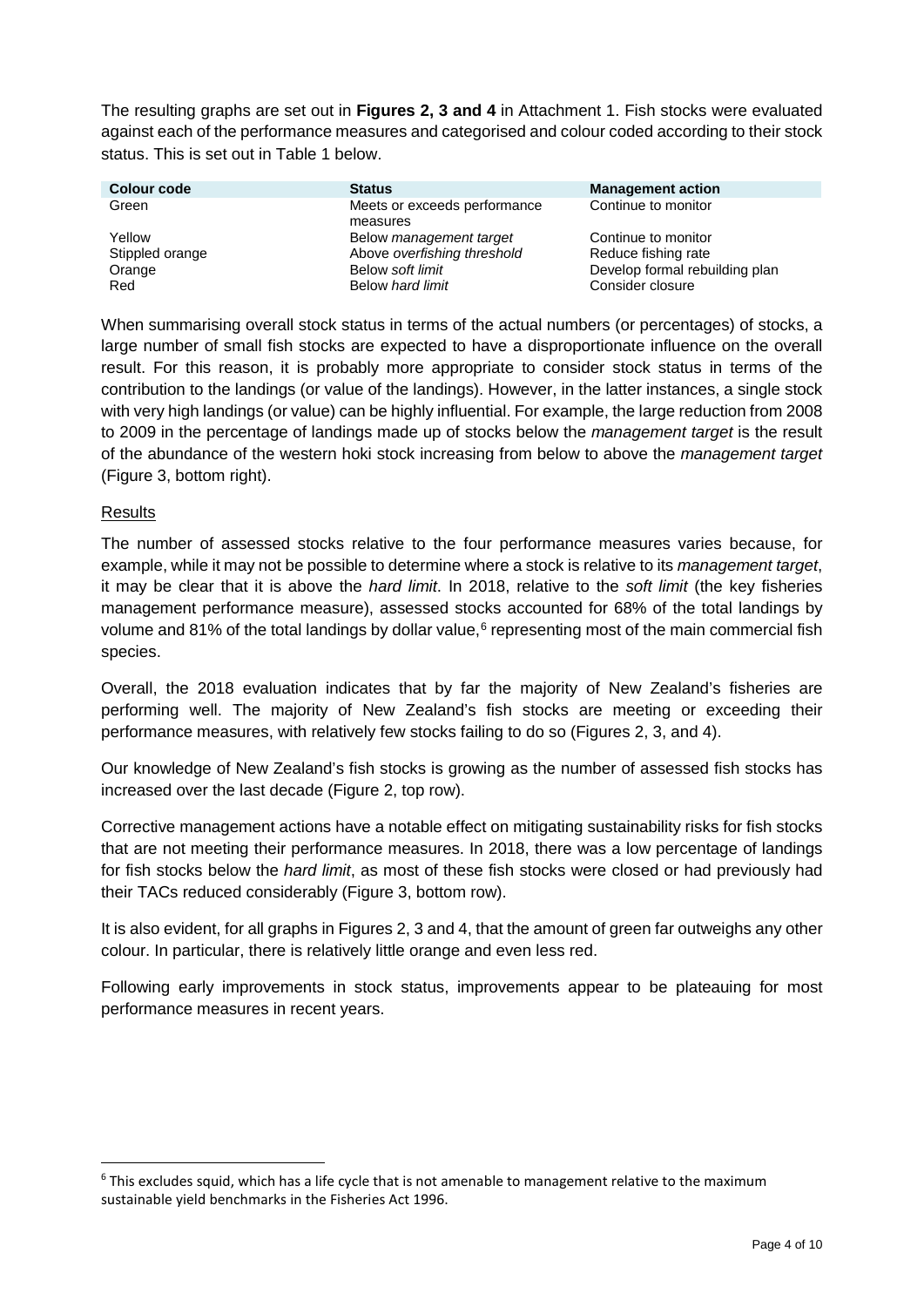# **Highlights from recent stock assessments and corrective management actions**

The following examples represent some of the examples of success stories in terms of stock assessments and/or improved status due to corrective management actions.

### Deepwater stocks

As a consequence of substantial reductions in hoki quotas over the period 2001-2007, both stocks of **hoki** (eastern and western) increased in size for 7-9 consecutive years, and have recently levelled off at a biomass well above their *management target* range.

The Puysegur sub-stock of **orange roughy** was assessed in 2017 and found to have fully rebuilt since its closure in 1997. Two Chatham Rise sub-stocks were re-assessed in 2018 and found to be performing well relative to all performance measures.

A 2018 assessment of a **smooth oreo** stock demonstrated strong status relative to all performance measures.

**Sub-Antarctic ling** was re-assessed in 2018 and shown to continue to have excellent status relative to all performance measures.

Two **scampi** stocks were re-assessed in 2016, and another was re-assessed in 2018, with all three found to be performing near or above the favourable levels indicated at the time of their previous assessments. Another scampi stock, assessed for the first time in 2017, was also found to be performing exceptionally well against all performance measures.

#### Inshore finfish stocks

A 2018 assessment for **snapper** along the north and west coasts of the South Island showed that it has increased substantially in size in recent years and is now well above its biomass limits and at or above its *management target*.

Assessments enabling determination of the status of five **school shark** stocks or sub-stocks were conducted in 2018 and showed that four of these were at or above *management targets* and well above biomass limits, although *overfishing* was occurring. For the other stock, it was determined that it was above its biomass limits, but below its *management target* with *overfishing* occurring.

Four **rig** stocks were assessed in 2016 and all were found to be at or above their *management targets* and well above the *soft* and *hard limits*, although *overfishing* was identified in one instance.

Two **barracouta** stocks were assessed in 2016 with a further one assessed in 2017, indicating that all are well above the *soft* and *hard limits* with one also being well above the *management target*.

Stock assessments for six **red gurnard** stocks from 2015-18 show that they are at or above their *management targets* in virtually all areas where they occur, although *overfishing* may be occurring in two areas.

**Trevally** on the west coasts of the North and South Islands and kahawai on the east coast of the northern half of the North Island were assessed to be performing well relative to all harvest strategy standard performance measures in 2015.

Two **blue moki** stocks were assessed in 2017 and found to be above their *management targets*, with no *overfishing* occurring.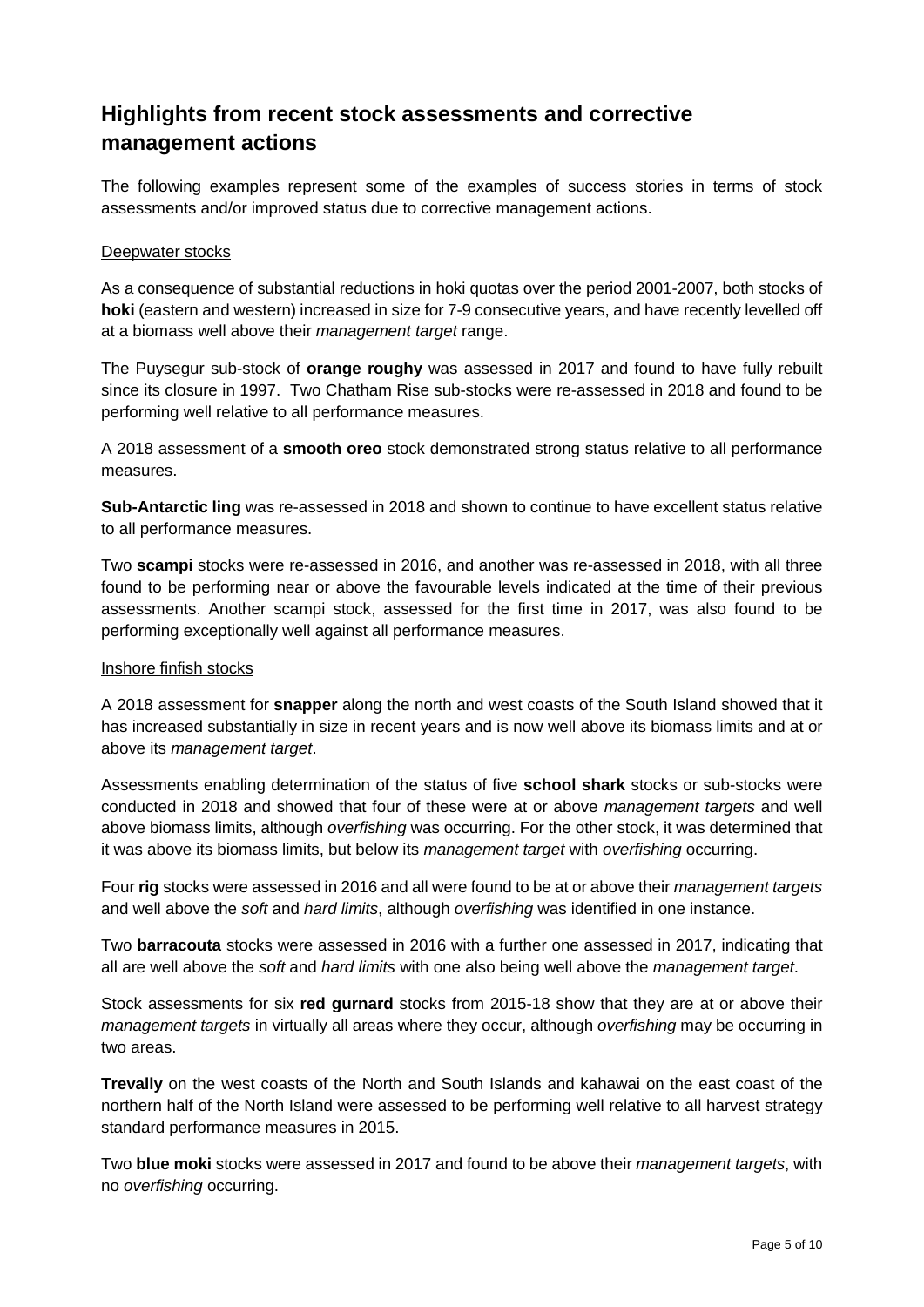Two **stargazer** stocks assessed in 2017 and one assessed in 2018 were found to be above their *management targets*, although *overfishing* was likely for two of these.

Two **flatfish** stocks were assessed in 2018 and found to be at or above their *management targets* and well above their biomass limits.

Four **John Dory** stocks or sub-stocks were assessed in 2018 and all were above both the *soft* and *hard limits*, although three of the four were below *management targets* and *overfishing* was occurring for two.

### Eels

Four sub-stocks of North Island **longfin eels** were assessed in 2017 and found to be at or above their *management targets* with no evidence of *overfishing*.

#### Rock lobsters

The first ever successful assessment for **Chatham Islands rock lobster** was completed in 2018 and showed that the stock is above biomass limits, but below the *management target*.

### **Overfished stocks**

At the time of their most recent assessment, 27 stocks were considered to be below the *soft limit* (and therefore overfished), out of a total of 169 stocks evaluated relative to the *soft limit* (Figure 2):

- **southern bluefin tuna** and **Pacific bluefin tuna**, which are highly migratory species that are seasonally present in New Zealand waters and are managed by Regional Fisheries Management Organisations
- three stocks of black **cardinalfish**
- two stocks or sub-stocks of **orange roughy**
- five stocks of **bluenose**
- three stocks or sub-stocks of **tarakihi**
- two stocks or sub-stocks of **snapper**
- two stocks or sub-stocks of **scallops**
- two stocks or sub-stocks of **oysters**, and
- one stock or sub-stock each of **flatfish**, **John dory**, **rock lobster**, **paua**, **pipi** and **freshwater eels**.

Nine of these 27 stocks were also considered to be below the *hard limit* (collapsed).

*Overfishing* was documented for 33 stocks. (For further details see the Status of Stocks page at [http://www.mpi.govt.nz/growing-and-harvesting/fisheries/fisheries-management/fish-stock-status/\)](http://www.mpi.govt.nz/growing-and-harvesting/fisheries/fisheries-management/fish-stock-status/).

#### Corrective management actions

In all cases where stocks are below the *soft* or *hard limit*, corrective management action has been, or is being, put in place to rebuild the stocks. These changes demonstrate the responsiveness of New Zealand's fisheries management system to the intrinsic fluctuating nature of wild fish stocks and our contributions to the management of international fish stocks.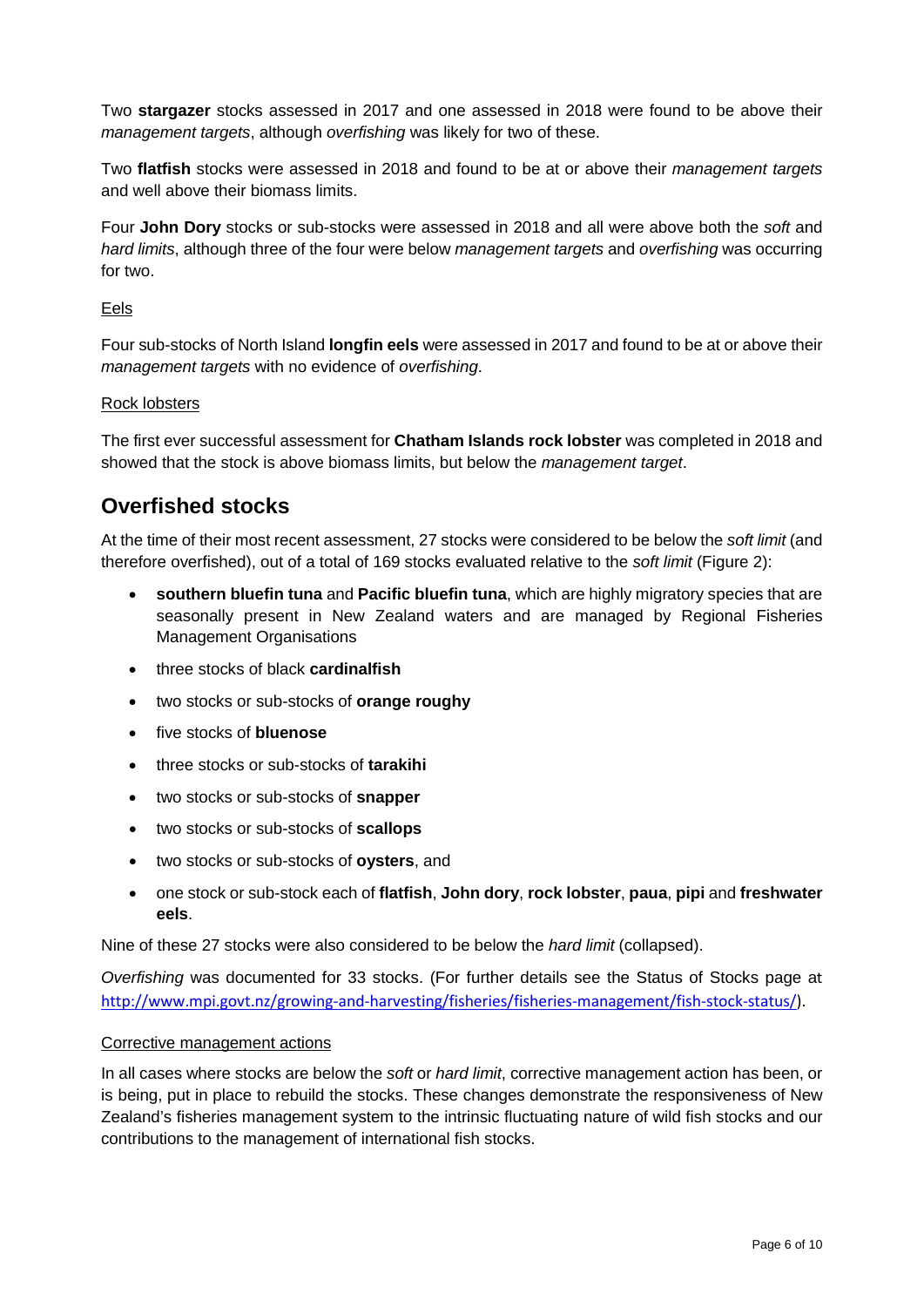Three stocks or sub-stocks of **tarakihi** were assessed in 2018 and found to be below the *soft limit*. Initial reductions in TACs and TACCs were implemented in that year, with further management measures expected in the near future.

The fishery on one **orange roughy** sub-stock has been effectively closed, with a TACC of one tonne, to maximise the rate of rebuilding (another was declared to be rebuilt in 2017). A TACC reduction was implemented for the orange roughy sub-stock on the mid-east coasts of the North and South Islands in 2014.

The Tasman Bay **scallop** fishery has been voluntarily closed to all commercial fishing since 2006, with the Golden Bay scallop commercial fishery following in 2011. Both of these sub-areas, along with the Marlborough Sounds sub-area were formally closed to both commercial and recreational fishing in 2016.

**Bluenose** stocks were identified as being in need of rebuilding in May 2008, and four TACC reductions have subsequently been implemented in 2008, 2011, 2012 and 2016 to ensure that the stocks are restored to target levels. A new stock assessment is currently underway.

The Commission for the Conservation of **Southern Bluefin Tuna** (CCSBT) has adopted a management procedure designed to rebuild the stock to interim and long-term target levels. New Zealand is an active member of this Commission.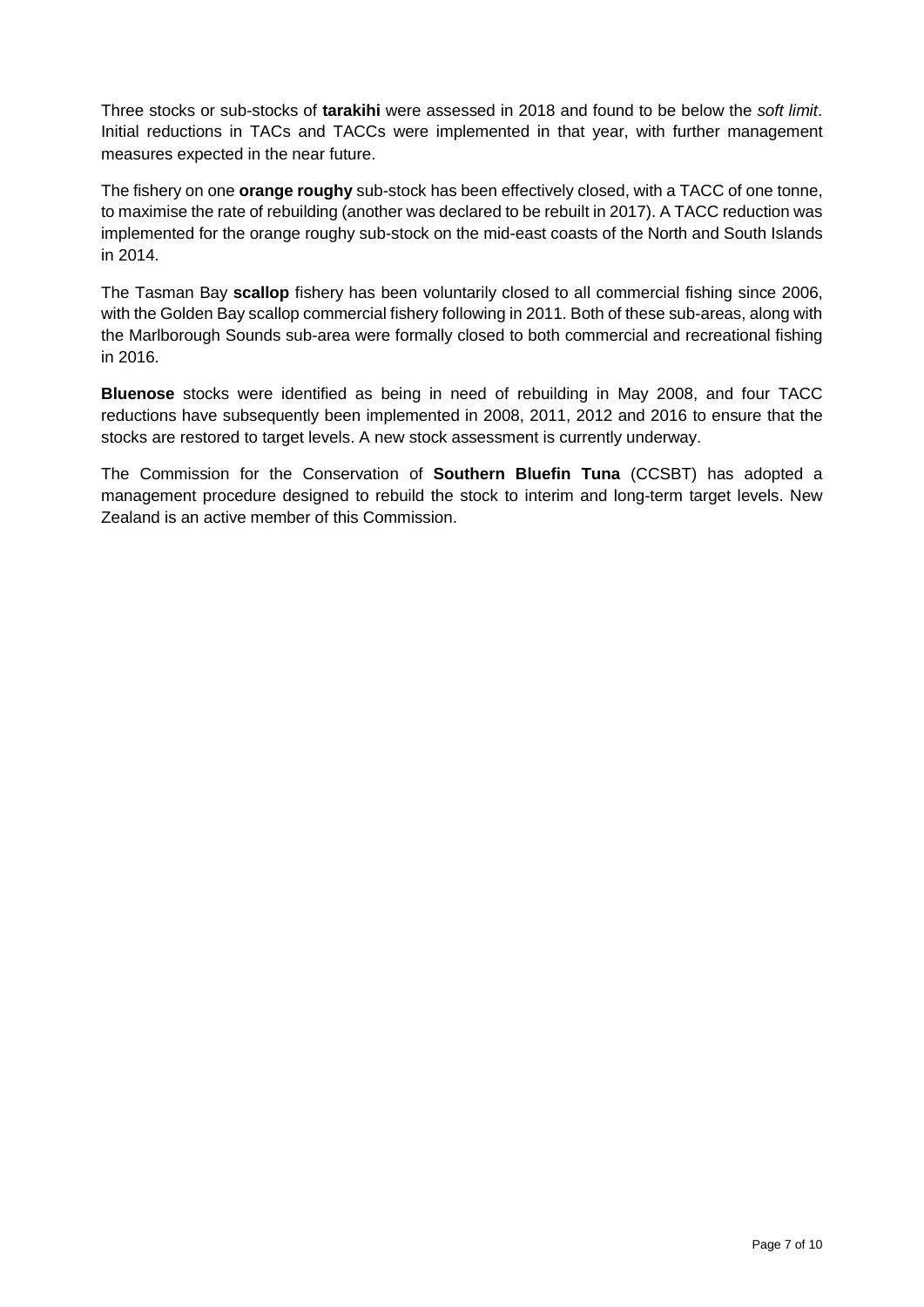

**Figure 2. Stock and fishery status by number of stocks and percentage of stocks, 2008-18.**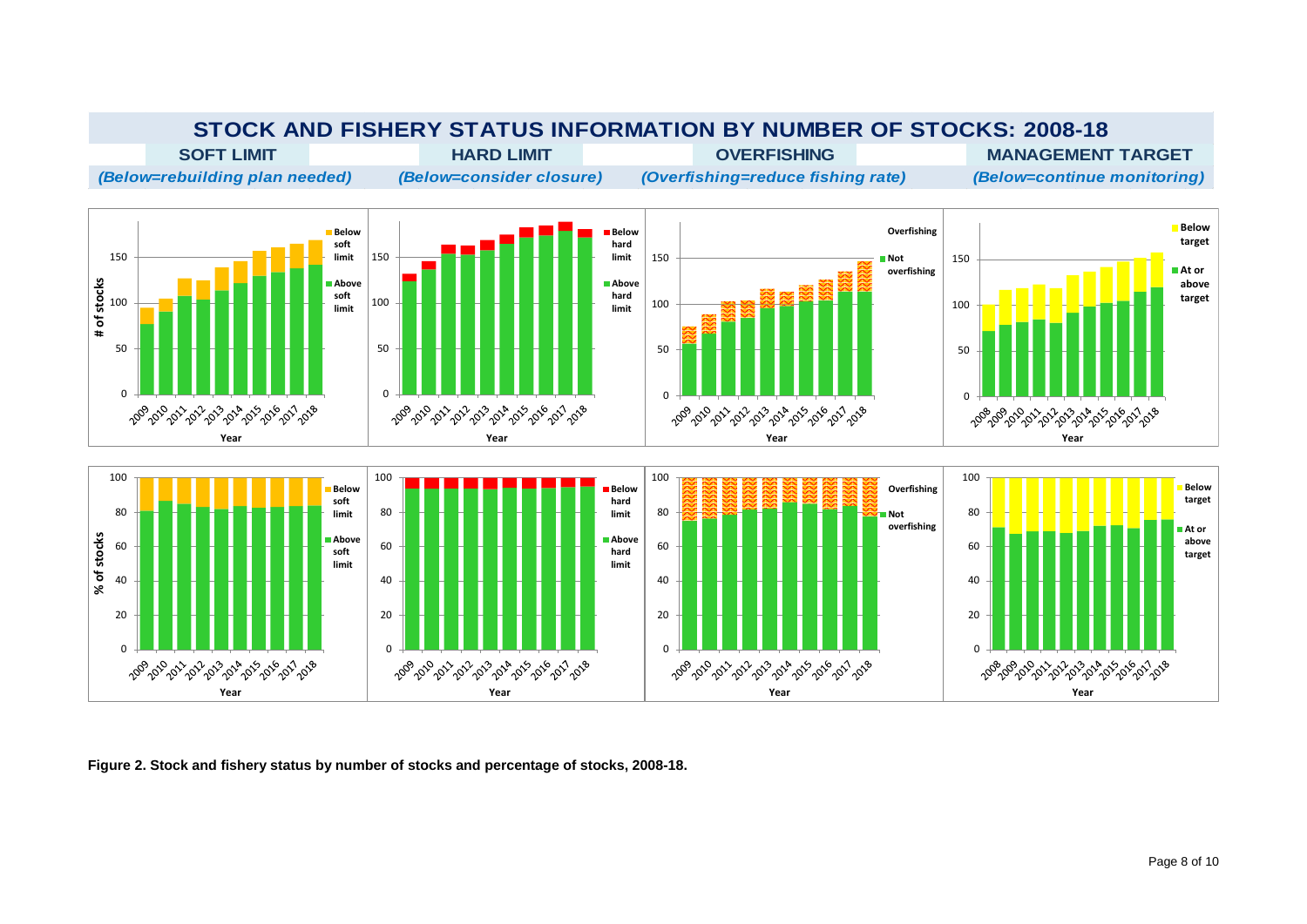

**Figure 3. Stock and fishery status by volume of landings (in thousands of tonnes) and percentage of total volume of landings, 2008-18.**